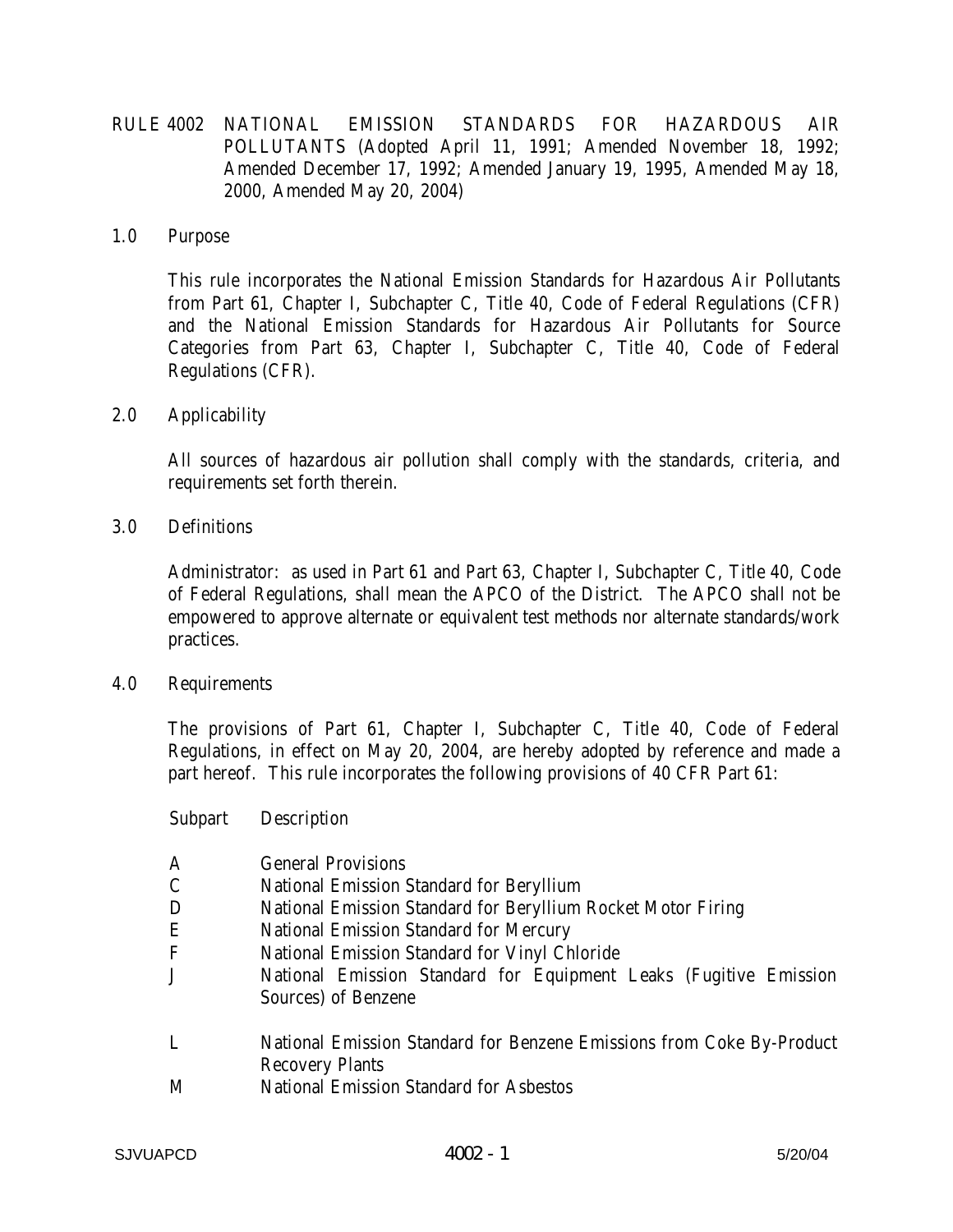| Subpart   | Description                                                             |
|-----------|-------------------------------------------------------------------------|
| N         | National Emission Standard for Inorganic Arsenic Emissions from Glass   |
|           | <b>Manufacturing Plants</b>                                             |
| $\Omega$  | National Emission Standard for Inorganic Arsenic Emissions from Primary |
|           | <b>Copper Smelters</b>                                                  |
| P         | National Emission Standard for Inorganic Arsenic Emissions from Arsenic |
|           | Trioxide and Metallic Arsenic Production Facilities                     |
| V         | National Emission Standard for Equipment Leaks (Fugitive Emission       |
|           | Sources)                                                                |
| Y         | National Emission Standard for Benzene Emissions from Benzene Storage   |
|           | <b>Vessels</b>                                                          |
| <b>BB</b> | National Emission Standard for Benzene Emissions from Benzene Transfer  |
|           | <b>Operations</b>                                                       |
| FF        | <b>National Emission Standard for Benzene Waste Operations</b>          |

The provisions of Part 63, Chapter I, Subchapter C, Title 40, Code of Federal Regulations, in effect on the latest amended date, are hereby adopted by reference and made a part hereof. This rule incorporates the following provisions of 40 CFR Part 63:

| <b>Subpart</b> | Description                                                             |
|----------------|-------------------------------------------------------------------------|
| A              | <b>General Provisions</b>                                               |
| $F-I$          | National Emission Standards for Organic Hazardous Air Pollutants From   |
|                | the Synthetic Organic Chemical Manufacturing Industry                   |
| $\mathbf{J}$   | National Emission Standards for Hazardous Air Pollutants from Polyvinyl |
|                | <b>Chloride and Copolymers Production</b>                               |
| L              | <b>National Emission Standards for Coke Oven Batteries</b>              |
| $\mathbf R$    | National Emission Standards for Gasoline Distribution Facilities (Bulk  |
|                | <b>Gasoline Terminals and Pipeline Breakout Stations)</b>               |
| S              | National Emission Standards for Hazardous Air Pollutants from the Pulp  |
|                | and Paper Industry                                                      |
| T              | <b>National Emission Standards for Halogenated Solvent Cleaning</b>     |
|                | (except §63.462 - Batch cold cleaning machine standards)                |
| U              | National Emission Standards for Hazardous Air Pollutant Emissions:      |
|                | <b>Group I Polymers and Resins</b>                                      |
| W              | National Emission Standards for Hazardous Air Pollutants for Epoxy      |
|                | Resins Production and Non-Nylon Polyamides Production                   |
| X              | National Emission Standards for Hazardous Air Pollutants From           |
|                | <b>Secondary Lead Smelting</b>                                          |
| Y              | National Emission Standards for Marine Tank Vessel Loading Operations   |
| AA             | National Emission Standards for Hazardous Air Pollutants From           |
|                | <b>Phosphoric Acid Manufacturing Plants</b>                             |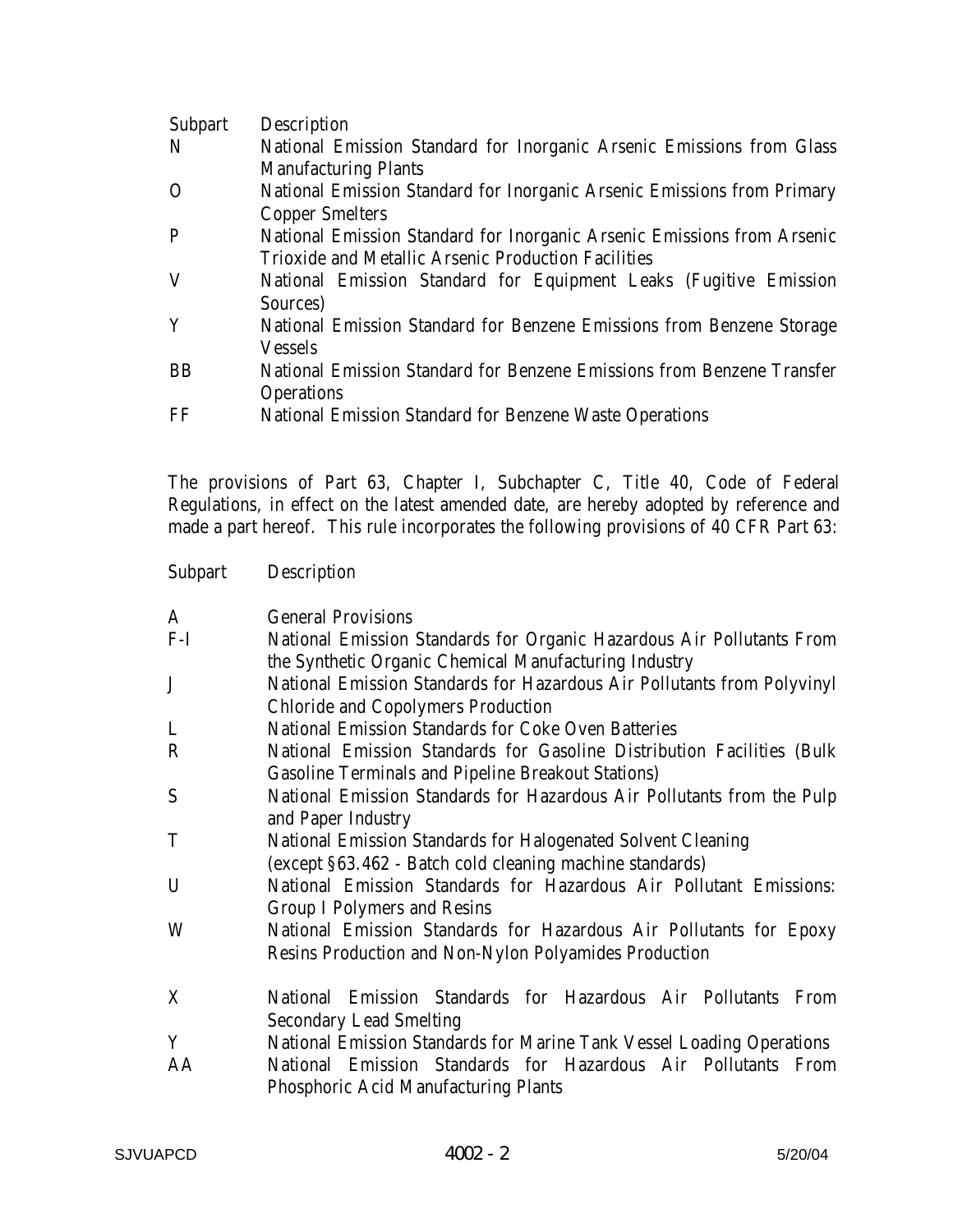| <b>Subpart</b> | Description                                                                                                                                                                      |
|----------------|----------------------------------------------------------------------------------------------------------------------------------------------------------------------------------|
| BB             | National Emission Standards for Hazardous Air Pollutants From                                                                                                                    |
|                | <b>Phosphate Fertilizers Production Plants</b>                                                                                                                                   |
| CC             | National Emission Standards for Hazardous Air Pollutants From                                                                                                                    |
|                | <b>Petroleum Refineries</b>                                                                                                                                                      |
| DD             | National Emission Standards for Hazardous Air Pollutants from Off-Site                                                                                                           |
|                | <b>Waste and Recovery Operations</b>                                                                                                                                             |
| EE             | National Emission Standards for Magnetic Tape Manufacturing<br><b>Operations</b>                                                                                                 |
| GG             | National Emission Standards for Aerospace Manufacturing and Rework<br><b>Facilities</b>                                                                                          |
| <b>HH</b>      | National Emission Standards for Hazardous Air Pollutants from Oil and<br><b>Natural Gas Production Facilities</b>                                                                |
| $\mathbf{I}$   | National Emission Standards for Shipbuilding and Ship Repair (Surface                                                                                                            |
| JJ             | Coating)<br>National Emission Standards for Wood Furniture Manufacturing<br><b>Operations</b>                                                                                    |
| KK             | National Emission Standards for the Printing and Publishing Industry                                                                                                             |
| LL             | National Emission Standards for Hazardous Air Pollutants for Primary<br><b>Aluminum Reduction Plants</b>                                                                         |
| MM             | National Emission Standards for Hazardous Air Pollutants from Chemical<br>Recovery Combustion Sources at Kraft, Soda, Sulfite, and Stand-Alone<br><b>Semichemical Pulp Mills</b> |
| YY             | National Emission Standards for Hazardous Air Pollutants: Generic<br>Maximum Achievable Control Technology (Generic MACT)                                                        |
| <b>CCC</b>     | National Emission Standards for Hazardous Air Pollutants for Steel<br>Pickling--HCl Process Facilities and Hydrochloric Acid Regeneration<br><b>Plants</b>                       |
| <b>DDD</b>     | National Emission Standards for Hazardous Air Pollutants for Mineral<br><b>Wool Production</b>                                                                                   |
| GGG            | National Emission Standards for Hazardous Air Pollutants From<br><b>Pharmaceutical Production</b>                                                                                |
| <b>HHH</b>     | National Emission Standards for Hazardous Air Pollutants From Natural<br><b>Gas Transmission and Storage Facilities</b>                                                          |
| Ш              | National Emission Standards for Hazardous Air Pollutants for Flexible<br><b>Polyurethane Foam Production</b>                                                                     |
| JJJ            | National Emission Standards for Hazardous Air Pollutant Emissions:<br><b>Group IV Polymers and Resins</b>                                                                        |
| <b>LLL</b>     | National Emission Standards for Hazardous Air Pollutants for Source<br><b>Categories</b> ; Portland Cement Manufacturing Industry                                                |
| <b>MMM</b>     | National Emission Standards for Hazardous Air Pollutants: Pesticide<br><b>Active Ingredient Production</b>                                                                       |
| <b>NNN</b>     | National Emission Standards for Hazardous Air Pollutants for Source                                                                                                              |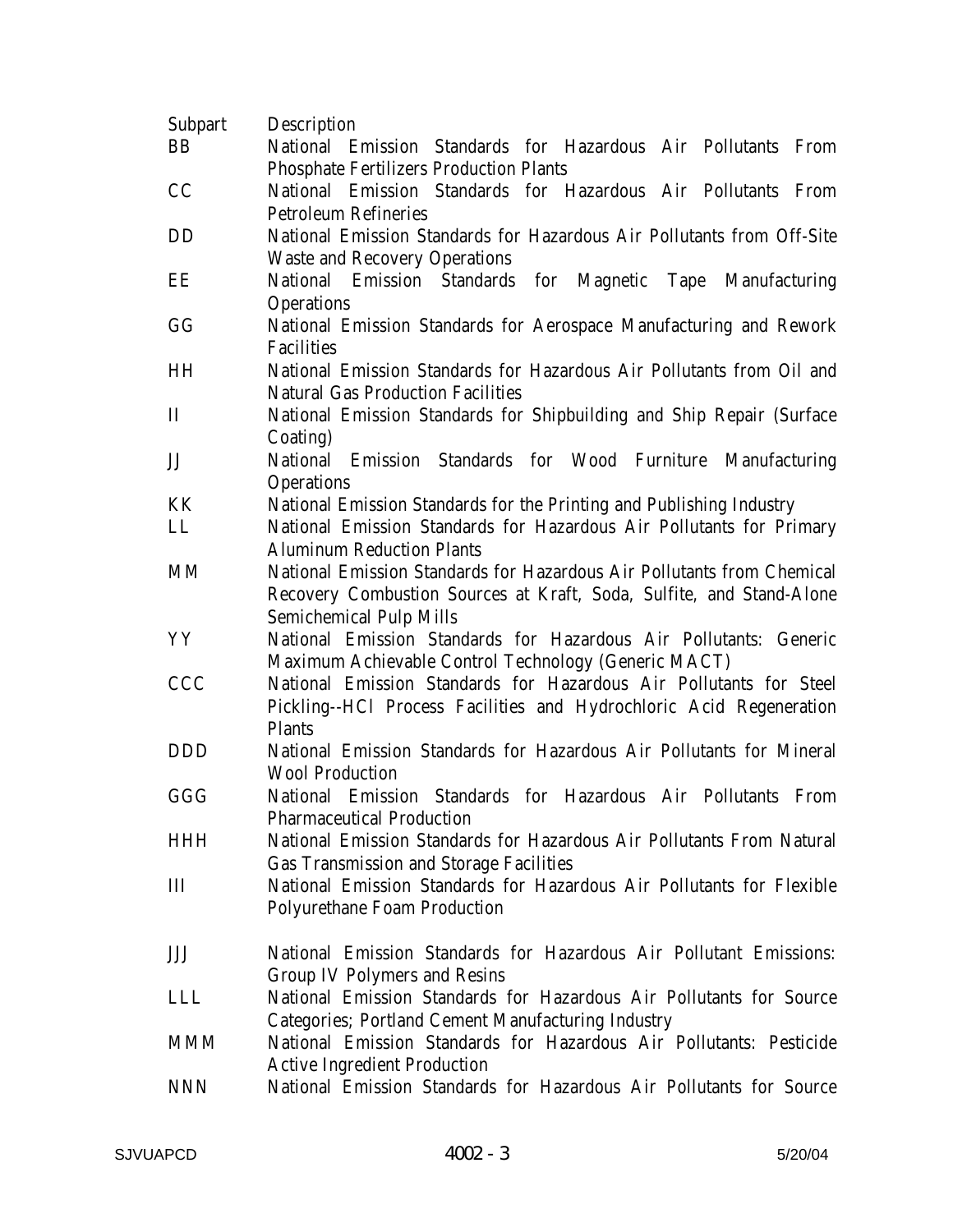| <b>Subpart</b> | Description                                                                                          |
|----------------|------------------------------------------------------------------------------------------------------|
|                | Categories; Wool Fiberglass Manufacturing                                                            |
| 000            | National Emission Standards for Hazardous Air Pollutant Emissions:                                   |
|                | Manufacture of Amino/Phenolic Resins                                                                 |
| <b>PPP</b>     | National Emission Standards for Hazardous Air Pollutants for Polyether                               |
|                | <b>Polyols Production</b>                                                                            |
| QQQ            | National Emission Standards for Hazardous Air Pollutants from Primary                                |
|                | <b>Copper Smelting</b>                                                                               |
| <b>RRR</b>     | National Emission Standards for Hazardous Air Pollutants for Secondary                               |
|                | <b>Aluminum Production</b>                                                                           |
| <b>TTT</b>     | National Emission Standards for Hazardous Air Pollutants for                                         |
|                | <b>Primary Lead Smelting</b>                                                                         |
| <b>UUU</b>     | National Emission Standards for Hazardous Air Pollutants from                                        |
|                | Petroleum Refineries: Catalytic Cracking Units, Catalytic Reforming                                  |
|                | Units, and Sulfur Recovery Units                                                                     |
| <b>VVV</b>     | <b>National Emission Standards for Hazardous Air Pollutants:</b>                                     |
|                | <b>Publicly Owned Treatment Works</b>                                                                |
| <b>XXX</b>     | National Emission Standards for Hazardous Air Pollutants for Ferroalloys                             |
|                | Production: Ferromanganese and Silicomanganese                                                       |
| AAAA           | National Emission Standards for Hazardous Air Pollutants from Municipal                              |
|                | Solid Waste Landfills                                                                                |
| <b>CCCC</b>    | National Emission Standards for Hazardous Air Pollutants<br>from                                     |
|                |                                                                                                      |
| <b>EEEE</b>    | Manufacturing of Nutritional Yeast                                                                   |
|                | National Emission Standards for Hazardous Air Pollutants from Organic                                |
|                | Liquids Distribution (Non-Gasoline)<br>National Emission Standards for Hazardous Air Pollutants from |
| <b>FFFF</b>    |                                                                                                      |
|                | Miscellaneous Organic Chemical Manufacturing                                                         |
| GGGG           | National Emission Standards for Hazardous Air Pollutants from Solvent                                |
|                | <b>Extraction for Vegetable Oil Production</b>                                                       |
| <b>HHHH</b>    | National Emission Standards for Hazardous Air Pollutants from Wet-                                   |
|                | <b>Formed Fiberglass Mat Production</b>                                                              |
| <b>JJJJ</b>    | National Emission Standards for Hazardous Air Pollutants from Paper and                              |
|                | <b>Other Web Coating</b>                                                                             |
| <b>KKKK</b>    | National Emission Standards for Hazardous Air Pollutants from Surface                                |
|                | <b>Coating of Metal Cans</b>                                                                         |
| <b>MMMM</b>    | National Emission Standards for Hazardous Air Pollutants from Surface                                |
|                | <b>Coating of Miscellaneous Metal Parts and Products</b>                                             |
| <b>NNNN</b>    | National Emission Standards for Hazardous Air Pollutants from Surface                                |
|                | <b>Coating of Large Appliances</b>                                                                   |
| 0000           | National Emission Standards for Hazardous Air Pollutants from Printing,                              |
|                | Coating, and Dyeing of Fabrics and Other Textiles                                                    |
| <b>PPPP</b>    | National Emission Standards for Hazardous Air Pollutants from Surface                                |
|                | <b>Coating of Plastic Parts and Products</b>                                                         |
| QQQQ           | National Emission Standards for Hazardous Air Pollutants from Surface                                |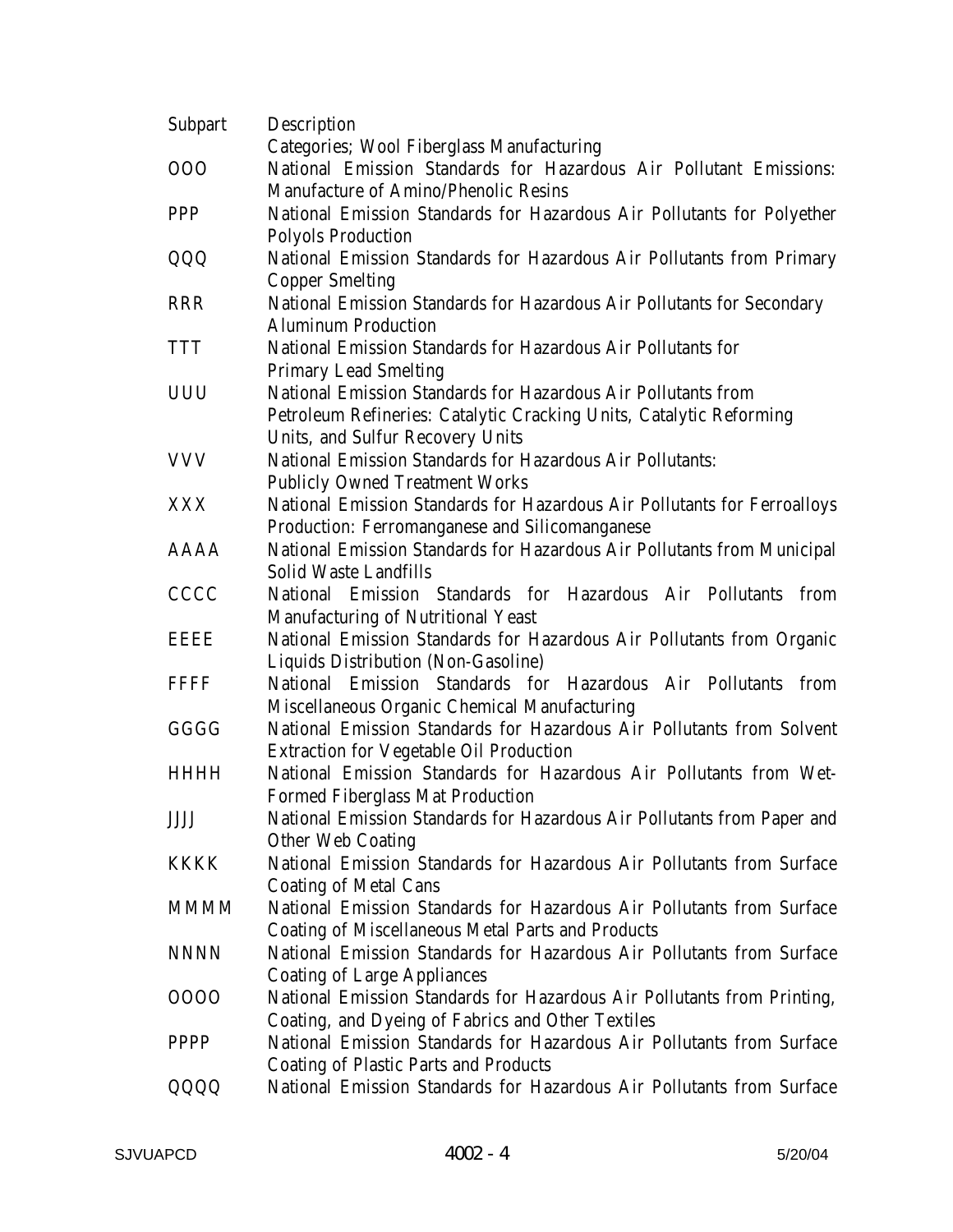| <b>Subpart</b> | Description                                                              |
|----------------|--------------------------------------------------------------------------|
|                | <b>Coating of Wood Building Products</b>                                 |
| <b>RRRR</b>    | National Emission Standards for Hazardous Air Pollutants from Surface    |
|                | <b>Coating of Metal Furniture</b>                                        |
| <b>SSSS</b>    | National Emission Standards for Hazardous Air Pollutants from Surface    |
|                | <b>Coating of Metal Coil</b>                                             |
| <b>TTTT</b>    | National Emission Standards for Hazardous Air Pollutants from Leather    |
|                | <b>Finishing Operations</b>                                              |
| <b>UUUU</b>    | National Emission Standards for Hazardous Air Pollutants from Cellulose  |
|                | <b>Products Manufacturing</b>                                            |
| <b>VVVV</b>    | National Emission Standards for Hazardous Air Pollutants from Boat       |
|                | Manufacturing                                                            |
| <b>WWWW</b>    | National Emission Standards for Hazardous Air Pollutants from            |
|                | <b>Reinforced Plastic Composites Production</b>                          |
| <b>XXXX</b>    | National Emission Standards for Hazardous Air Pollutants from Rubber     |
|                | <b>Tire Manufacturing</b>                                                |
| <b>YYYY</b>    | National Emission Standards for Hazardous Air Pollutants from Stationary |
|                | <b>Combustion Turbines</b>                                               |
| <b>AAAAA</b>   | National Emission Standards for Hazardous Air Pollutants from Lime       |
|                | <b>Manufacturing Plants</b>                                              |
| <b>BBBBB</b>   | National Emission Standards for Hazardous Air Pollutants from            |
|                | <b>Semiconductor Manufacturing</b>                                       |
| <b>CCCCC</b>   | National Emission Standards for Hazardous Air Pollutants from Coke       |
|                | Ovens: Pushing, Quenching, and Battery Stacks                            |
| EEEEE          | National Emission Standards for Hazardous Air Pollutants from Iron and   |
|                | <b>Steel Foundries</b>                                                   |
| <b>FFFFFF</b>  | National Emission Standards for Hazardous Air Pollutants from Integrated |
|                | Iron and Steel Manufacturing                                             |
| GGGGG          | National Emission Standards for Hazardous Air Pollutants from Site       |
|                | Remediation                                                              |
| <b>HHHHH</b>   | National Emission Standards for Hazardous Air Pollutants from            |
|                | Miscellaneous Coating Manufacturing                                      |
| <b>IIIII</b>   | National Emission Standards for Hazardous Air Pollutants from Mercury    |
|                | <b>Emissions From Mercury Cell Chlor-Alkali Plants</b>                   |
| <b>JJJJJ</b>   | National Emission Standards for Hazardous Air Pollutants from Brick and  |
|                | <b>Structural Clay Products Manufacturing</b>                            |
| <b>KKKKK</b>   | National Emission Standards for Hazardous Air Pollutants from Clay       |
|                | <b>Ceramics Manufacturing</b>                                            |
| LLLLL          | National Emission Standards for Hazardous Air Pollutants from Asphalt    |
|                | Processing and Asphalt Roofing Manufacturing                             |
| <b>MMMM</b>    | National Emission Standards for Hazardous Air Pollutants from Flexible   |
| M              | <b>Polyurethane Foam Fabrication Operations</b>                          |
| <b>PPPPP</b>   | National Emission Standards for Hazardous Air Pollutants from Engine     |
|                | <b>Test Cells/Stands</b>                                                 |